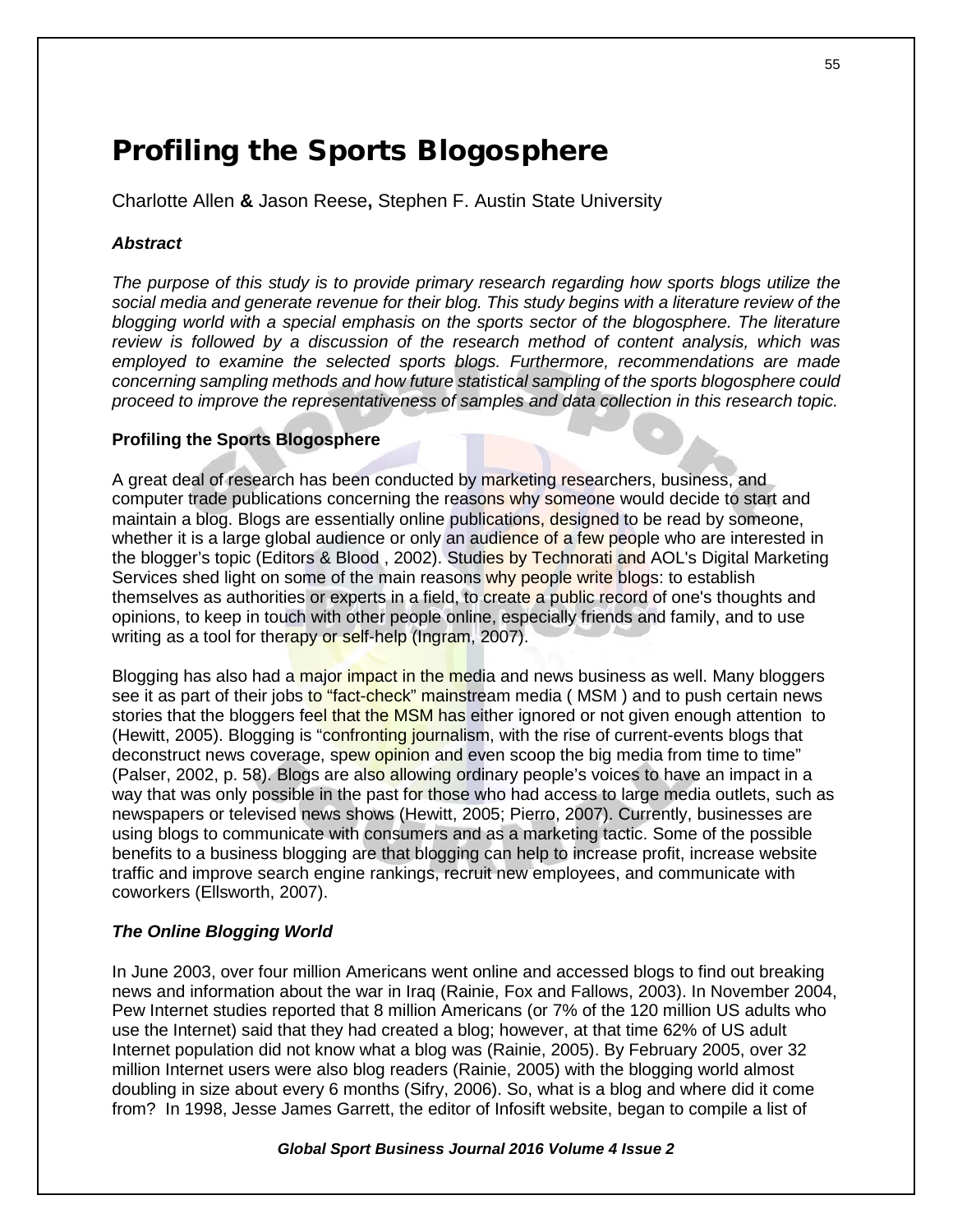other Internet sites that were similar to his own site. He then sent that list to another website owner who sent it to another website owner and so forth, forming a communication network (Blood, 2003). As of early 2006, there were at least 27 million active blogs online, with more blogs in inactive status (Sifry, 2006). Technorati's State of the Blogosphere Report showed there to be approximately 72 million blogs in 2007. While the growth rate of blogging in the US is slowing, the growth of blogs outside the US is rising at a much faster rate than in the US. Since most of the main business trade publications are blogging (e.g., Wall Street Journal, Business Week, Advertising Age, to name a few.), it is ironic that there is such a lack of research in the academic world of business disciplines.

While there have been a number of news articles and online discussions concerning blogs (especially among bloggers, the people who run the blogs), there has been little academic research on this topic, with most of the research being done in the management information systems, communication, and political science areas, rather than in the marketing arena (Lee & Lee, 2006; Wagner, 2006). One of the few marketing studies is Holzwarth, Janiszewski, and Neumann (2006) who discussed avatars (graphic representations of users or other people online) and their impact on shopping and browsing habits on websites, including blogs. Singh and Singh (2008) also analyzed how entrepreneurs could use blogs as part of their marketing effort while Pan, McLaurin and Crotts (2007) covered how blogs were being used as marketing tools in the travel industry. In the last few years, there have been multiple academic papers published concerning blogs and politics. Current major academic studies include Wallsten's (2007) analysis of the relationship between the blogging world and mainstream media and Hayes, Singer and Ceppos' (2007) study on the impact of blogging and the credibility of journalists. From a public relations perspective, Trammell (2006) outlined the integration of blogs into presidential candidate websites, Davis (2009) discussed how political journalists use blogs to inform their readers, and Schoroeder (2006) discussed the dilemma of whether an employee should or should not blog about work. Herring and Paolillo (2006) also examined content on blogs in terms of gender stylized writings of the blog authors.

There does exist a rising trend of academic research dealing with consumer behavior and blogging: Huang (2015) provided research into consumer perceptions of product review blogs; Lu, Chang and Chang (2014) researched the impact of blog recommendations on purchase intentions; and Dooley, Jones and Iverson (2014) discussed targeting the medical community via blogging. These studies focus mainly on the consumer behavior and psychology impact of blogging, specifically honing in on why a person reads a blog or the impact of a blog on attitude or behavior. Herring and Paolillo (2006) examined the actual content of the blogs they researched, but focused on specific psychological measurements that could be calculated from that content. Very few of these studies were interested in the details of how the social media were used on a blogging platform and none of them focused on revenue models of the blogs they researched; thus this paper heads into theoretical and practical avenues not addressed in general blogging literature.

# *The Sports Blogosphere*

While there has not been a tremendous amount of research conducted in the business disciplines on blogging, the same cannot be said of the sports arena, although some of the research falls into the medical area (ex. how blogging and news reporting has impacted the awareness of concussions received by athletes). Much of the research has concentrated on specific sports incidents and case research. Norman et al. (2015) outlined the issues and controversy around the proposed move of the New York Islanders of the National Hockey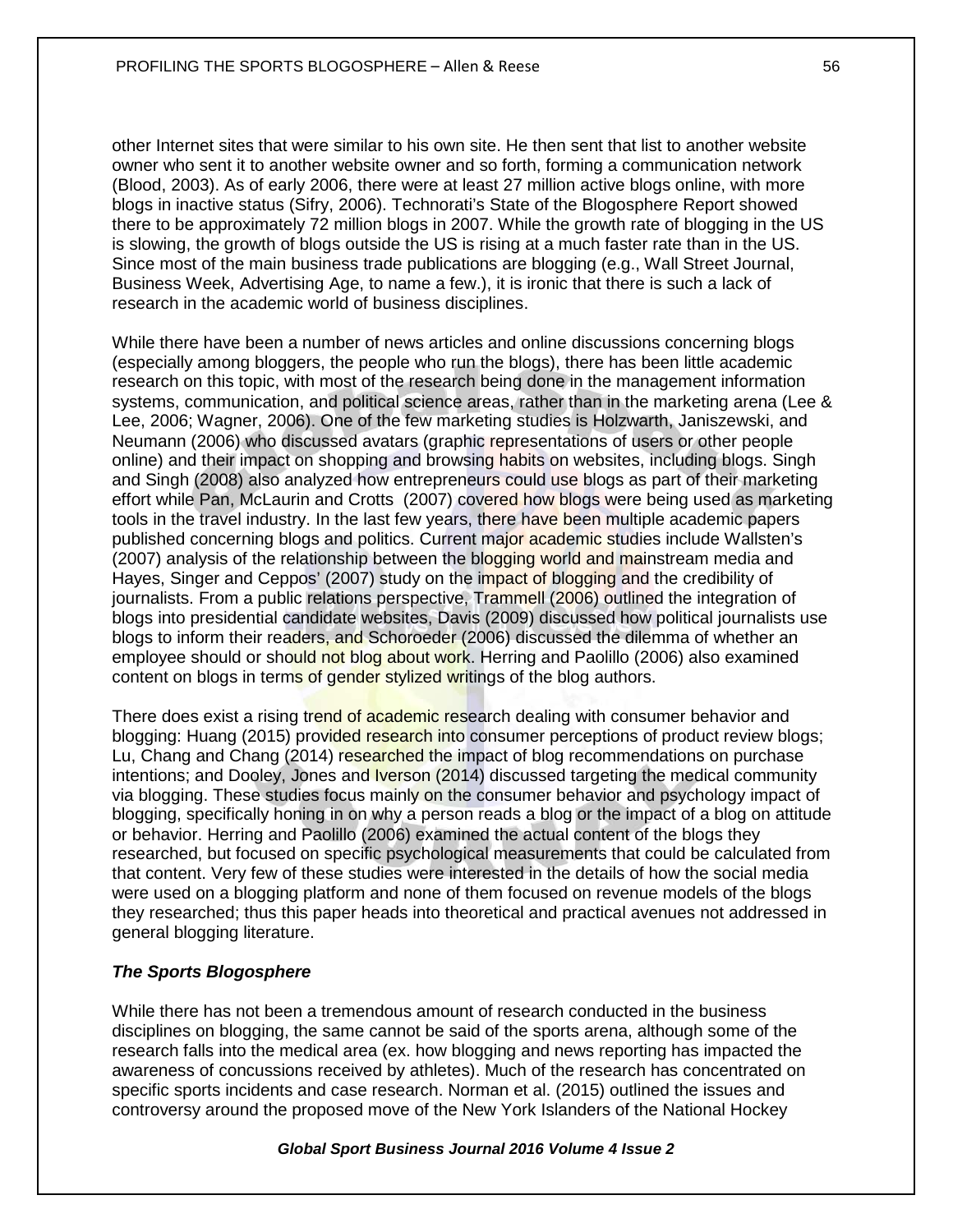League while Merrill, Bryant, Dolan and Chang (2015) provided a case study on the alleged harassment by the New York Jets Football team along with the role of sports blogs and the media in the situation. McCarthy (2013) wrote a very interesting piece analyzing the creation and relationships between sports blogs run by "fans" versus those run by professional media companies. Many of the research studies tend to be conducted from either a psychological or sociological perspective (e.g. Clavio and Eagleman's 2011 study of gender bias based upon the presence of sexually suggestive photographs in sports blogs or Antunovic and Harden's 2013 descriptive study of women bloggers in the sports industry).

There also exists a great deal of content specializing in the growing popularity of Twitter (and other microblogging platforms) in the sports field. Brown and Billings (2013) detailed a case study of the use of Twitter by sports fans in reaction to the University of Miami NCAA investigation from a public relations viewpoint of handling a media crisis. Football (Soccer) clubs research into how their fans react and use Twitter and how the clubs could use that information for media purposes to build relationships with their fans was outlined by Price and Hall (2013). Certainly many pro athletes have jumped on the Twitter bandwagon in the last few years prompting most professional leagues to issue guidelines on the use of social media by athletes (Ortiz, 2011). The rise in popularity of SB Nation (Sports Blog Nation) online network, averaging nearly 50 million unique visitors per month, points to the fact that not only is the sports blogosphere here, but it is here to stay (Orlando, 2013) and is deserving of our time and effort to research.

#### **Purpose of Research**

The purpose of this study is to provide primary research regarding how sports blogs utilize social media and generate revenue. The study utilizes content analysis to address and answer this research objective. The next section of the paper will discuss the data collection method used for the research and provide the results of the study, along with the limitations and applications of this research. While content analysis is a standard data collection tool used in advertising, it is only recently that this technique has been applied to websites (Macias and Lewis, 2003-4). Content analysis was also used by Bichard (2006) to investigate communication framing dimensions of time, space, tone, and topic on the official blogs of presidential political candidates in 2004 election. Macias and Lewis (2003-4) studied what information was presented on prescription drug websites. This research will extend the use of content analysis further into the world of the Internet, specifically targeting sports blogs.

Content analysis (sometimes called textual analysis in the social sciences) is a standard methodology for studying communication, especially in print and visual media. Holsti (1969, p. vii) offers a broad definition of content analysis as "any technique for making inferences by objectively and systematically identifying specified characteristics of messages." Content analysis has been used to study advertisements, interviews, brochures, and websites, to name a few. Topics that can be addressed can vary from an analysis by gender and race of spokespersons in print and television advertisements during a set time period to whether prices are given in numeric or general terms in newspapers ads. Content analysis is a very flexible form of data collection, which is why is has expanded to the Internet and why it was used as the data collection method for this study.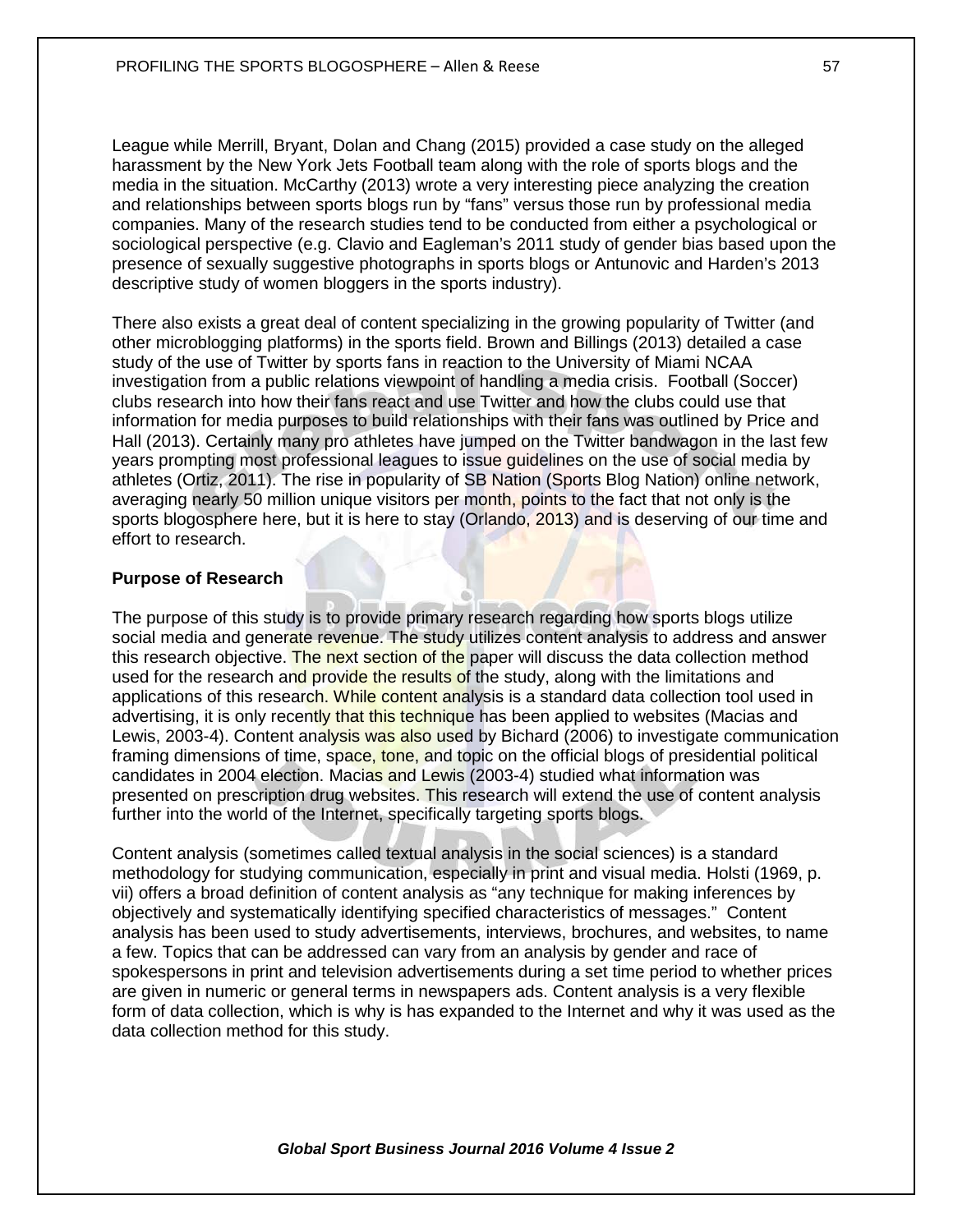## **The Content Analysis Procedure**

First, a sample of the top 250 blogs was generated based on Internet traffic statistics. Then, a screen capture of each blog was saved for coding purposes. The screen capture contained the blog's complete postings along with advertisements and any other data for a 24-hour period. A printed copy of the screen capture was made as well for back-up purposes. While most blogs contain archives of previous posts, these archives cannot be used for this data collection, since they usually contain only the postings for the day and not the advertisements nor the links, which are some of the important data variables utilized in this study. Then, each blog was analyzed for content. Out of the 250 blogs sampled for the data collection, twenty-four of them predominantly featured sports content. It is this extracted sample of twenty-four sports blogs that were used for data analysis.

A coding guide was created to analyze the data on each of the blogs. A coding guide is similar to a survey used in research except that the researcher will fill in the coding guide with information pulled from the blog instead of information given to the researcher over the phone or in person. The coding guide contained places to record the following information: major blogging topic, revenue information (donations asked for, form of donation, onsite store, allow advertisements, how many advertisements, sponsorship by a media group, and membership in a blogging network), use of social media (post sharing, use of various social networking sites like Facebook, MySpace and twitter, posting of video or audio, photo sharing, RSS feeds, and games), and audit information (name of blog and web address, blog ranking, date blog sampled, and coder).

Given that the focus of this study is social media use of and revenue models of sports blogs, the data collected from the content analysis needed to address those topics and be very detailed given the emergent nature of the procedure. At the start of data coding, the content analysis raters only noted whether or not the blog allowed advertising. After analyzing a number of blogs, it was decided to alter the content analysis form to note the number of advertisements as well given that researchers noted at that point that there could be a wide variation in the number of advertisements allowed, thus a variation in the amount of revenue generated from the advertisements for each blog. Revenue models were of specific interest to this study since they have basically been ignored in general blogging and sports blogging research. Someone or something must pay for the bandwidth and possibly give some financial consideration to the person (or persons) creating content for the blog, The amount and breadth of social media use needed to be documented as well through the content analysis procedure. This data could provide information on the social media tools that were used (or not used) by bloggers. Researchers were also interested in whether or not more social media use could have any impact into the amount of traffic for each blog.

## *Revenue Generation by Sports Blogs*

This study looked at four major means by which a blog could generate revenue: donations, selling, advertising, and network support. Only three of the sports blogs accepted donations of any kind to support the blog and used PayPal or Amazon Payments as their broker; this is a lower percentage than the overall statistics for the complete sample size (for reference, blogs that were political in content had the highest percentage of donations at nearly sixty percent). Understanding donor motivations is important for bloggers that choose to use this funding method. For example, Tsiotsou (2007) found four motivational factors usually considered by donors when giving to athletic programs: (a) belongingness, (b) trusting, (c) prestige, and (d)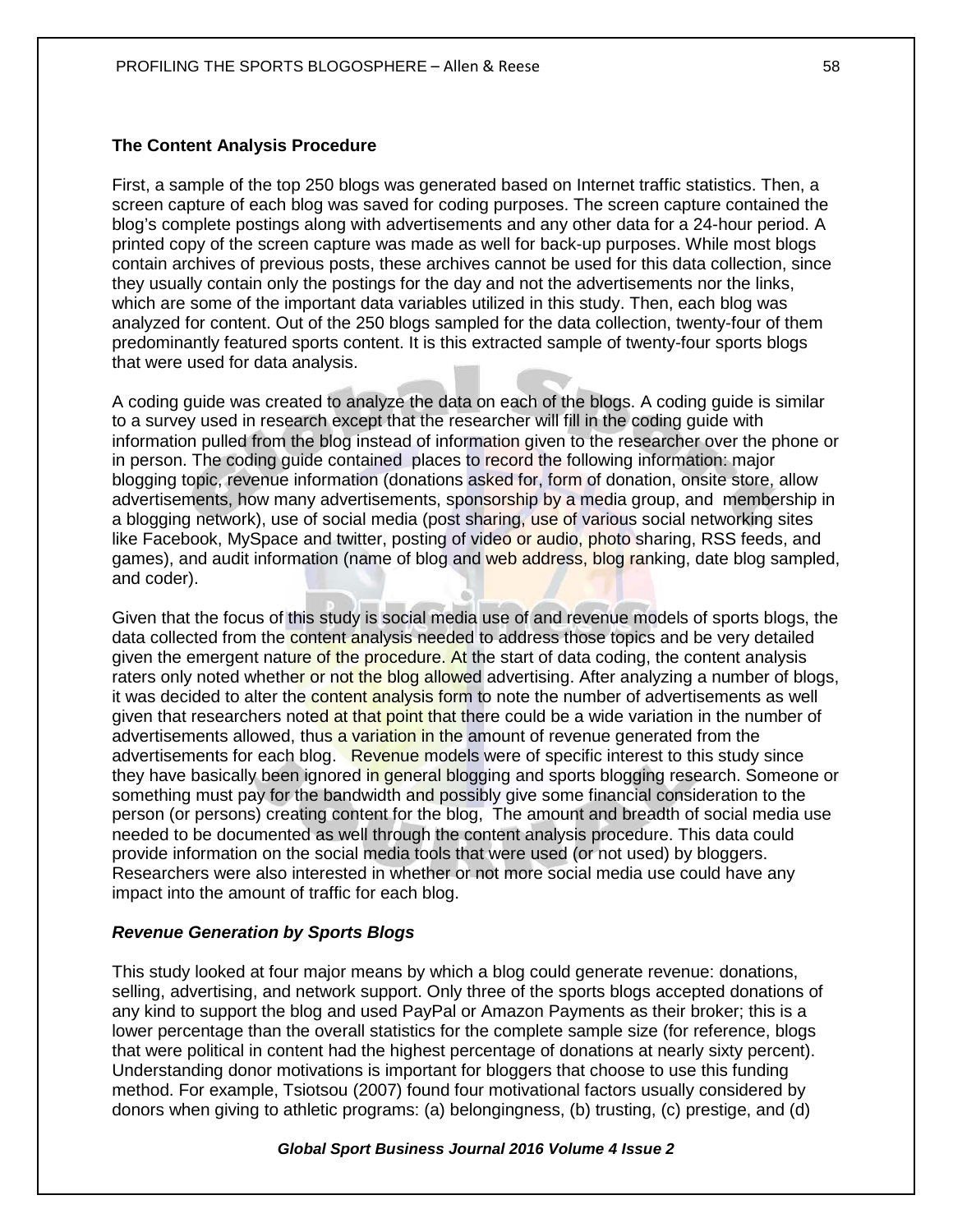social and practical motivation. Therefore, bloggers should have a good understanding of framing when creating messages for their consumers. Information providers use framing to "influence decisions without distorting information" (Peters et al., 2006, p. 407). Much of the extant literature in framing has looked at the psychological motives of individuals (see Zolner et al., 2010; Gladden et al., 2005; Mahony, Gladden, and Funk, 2003). For example, Grau and Folse (2007) found positive framing messages encourage favorable outcomes with consumers.

Three of the blogs sampled had premium content that could only be accessed via a subscription. Half of the blogs had an online store set-up that sold items that were usually related to sports or the blog, e.g. coffee cups emblazoned with blog logo or name. These two types of revenue generating activities are likely playing on the emotional connection readers have with the blogger. For example, readers that purchase these subscriptions and merchandise are likely avid followers of the blog, the sport, or the issue being discussed on a regular basis. Drawing from social identity theory, which suggests consumers behave in a way the supports the identity they have in their social relationships, bloggers can see that their avid followers may wish to identify with them (and fellow readers of the blog) through the purchase of licensed merchandise.

All of the sampled sports blogs used advertising to help support the blog with a majority of the blogs (58.3%) having three or less advertisements embedded in the site. However, five of the blogs contained anywhere from six to thirteen advertisements during the twenty-four hour period in which sampling was conducted. While a majority of bloggers use this method of revenue generation, their primary concerns should be with the noise created from a cluttered page. Issues with readability, especially on a mobile device, come into question when too many advertisements appear on a page. Bloggers should balance the obvious monetary benefit of advertisements with the effect it will have on consumers.

Nineteen of the blogs were either connected to one of the traditional mainstream media sites (ex. ESPN) or were part of a blogging network (predominantly SBNation). There are both positive and negative sides to having network support. On the positive side, bloggers have the notoriety of a network that has a following on its own. On the negative side, there is autonomy lost in some cases (e.g. topic of stories, blog layout, and other creative decisions).

## *Social Media and Sports Blogs*

While blogging itself is a social media, the study was also interested in how much the sports blogosphere employed the other social media within their blogging sites. Seventy-five percent of the blogs used some form of social media with their posts to share those posts with other blogs or readers. Nearly forty percent of the blogs used a Twitter account along with their blog; this is an area that was surprising to the researchers since our expectation was that the percentage would be much higher due to the popularity of posting on Twitter while sports events are happening. A minority also used MySpace (5%) and Facebook (33%) accounts to tie in with their blog posts. None of the sports blogs used LinkedIn, which is not unexpected due to its use as a recruiting and networking tool for more business to business situations. However, it may be advantageous for bloggers (especially those looking for career opportunities) to exhibit some of their writing on LinkedIn as another way to showcase their work.

A majority (54.2%) of the blogs used at least three of the social bookmarking services to share posts with other websites, while two of the sports blogs used flickr to share photographs and images with their readers. Over sixty percent of the blogs contained an embedded video or a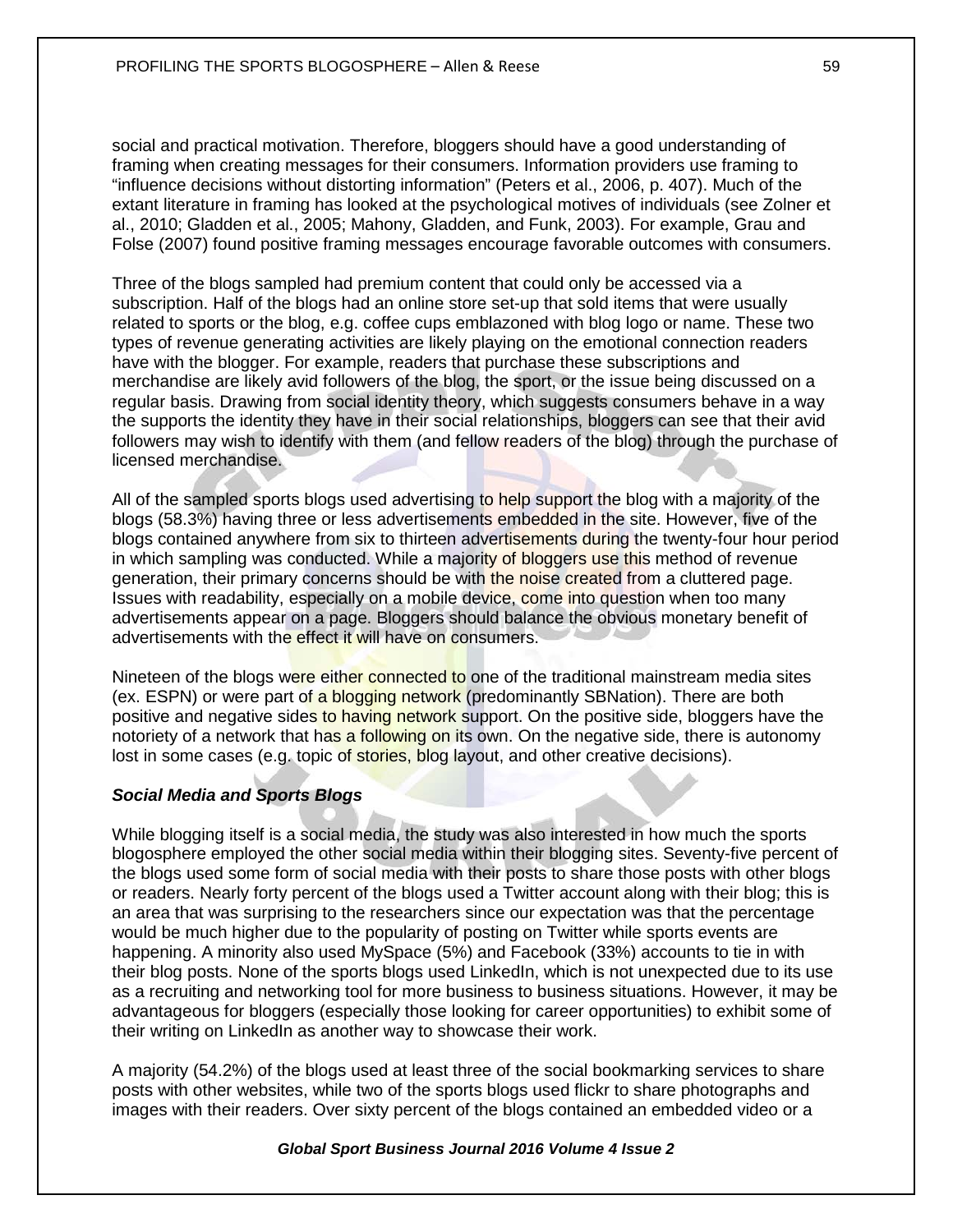link/embed to YouTube, normally highlighting an outstanding or controversial play or using a video to support a perspective being discussed on the blog. Nearly all of the blogs (91.7%) utilized RSS (Really Simply Syndication), while two of the blogs contained podcasts as a regular feature of the blog. For an explanation of social media terms please refer to Table 1: Technology and Social Media Terms.

| <b>Type of Social Media</b> | <b>Explanation</b>                                                                             | <b>Examples</b>                                                                          |
|-----------------------------|------------------------------------------------------------------------------------------------|------------------------------------------------------------------------------------------|
| Social Networking           | Share and communicate personal<br>and business information                                     | Facebook, MySpace, LinkedIn                                                              |
| Microblogging               | Blogging that is text based<br>(around 140 characters or less)                                 | Twitter, friendfeed, tumblr,<br>microblogr                                               |
| <b>Media Sites</b>          | Sharing various types of media,<br>especially videos and<br>photographs                        | YouTube, flickr                                                                          |
| <b>RSS</b>                  | Really simple syndication                                                                      | Updates from websites that are<br>sent to your computer                                  |
| Social Bookmarking or News  | Rating of news stories as either<br>"like" or 'dislike"                                        | del.icio.us, StumbleUpon, digg                                                           |
| Permalink                   | Permanent link that points to a<br>specific entry on a blog                                    | Will be noted on the website as a<br>permalink                                           |
| Trackback                   | System used to notify when<br>another website has linked to the<br>author's entry on a website | This allows authors to keep track<br>of who is linking or commenting<br>on their writing |

# *The Online Community and Sports Blogs*

Over sixty percent of the blogs were run by a group of bloggers with the remaining thirty percent run by an individual. Nearly seventy percent of the blogs had nine or less posts in a twenty four hour period, with an average of 11 posts per day for the sample. Five of the blogs sampled had over twenty posts per day, which raised the overall average of the group. It is not unexpected given the time and effort needed to find or write content for the blog that those blogs with a high number of posts per day were normally run by a group of bloggers and not by an individual. Over eighty percent of the blogs had a featured post of the day, which was either pinned to the top of the blog for the day or emphasized by the design of the blog. Most of the blogs did not use Trackback or Permalink features, but only two of the blogs did not allow comments by readers of the blogs. Given the passionate nature of many sports fan, it would seem logical to allow comments and even encourage comments by the readers of the blog. Most of the blogs did not have a mobile app for their blog- the five blogs which did have a mobile app were on the higher end of the rankings of blog traffic. Thirty percent of the blogs features either a game or a contest or a poll on the blog; polling was the most prevalent of the three items on sports blogs.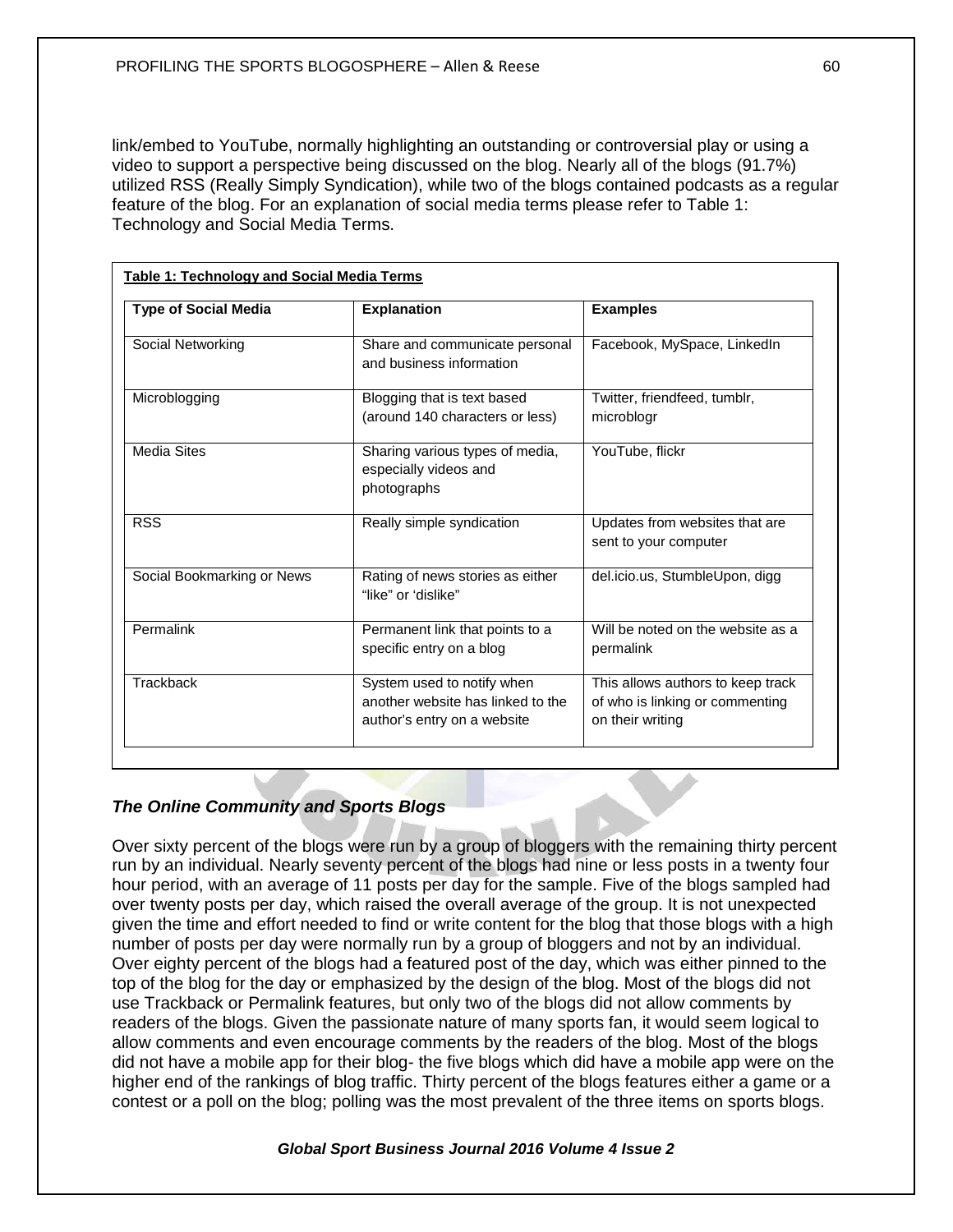Polls consisted of topics such as what round of the draft a certain player might be selected or what was the best play in a game. Only two of the blogs contained widgets and none of the blogs featured online radio. Over half of the blogs had fifty or more links to other blogs or Internet sites, while twenty percent of the blogs had eighty or more links contained in the blog. A strong (and logical) correlation existed (Pearson's R=.432, significance=.035) between the number of links the blog possessed and the amount of traffic to the blog itself. It would have been interesting to break down the data into subgroups and re-run the correlation statistics, but a larger sample size would be needed for that to occur. The number of links that a website possesses improves the search engine rankings for a website; this study partially supports that search engine optimization tactic (SEO) for sports blogs. It is only partially supported since there are other SEO tactics besides number of links that improve rankings. Half of the blogs sampled had been established between one and four years at the time of data collection.

## **Research Limitations**

The sports blog dataset was pulled from a much larger data set of 250 blogs that contained many blogs that were not sports themed, for example a tremendous number dealt with political issues or were focused on technology. From this experience to obtain a larger sample size the sampling set would need to feature only sports blogs and not be a subset of a larger database of various types of blogs. The sample of sports blogs used in this study was done in the spring, which meant that most of the blogs featured in this study were either focused on baseball or basketball with a few discussing the pro football draft or the Super Bowl. In the future to have a true representative sample of sports blogs, the sampling time period would need to be longitudinal encompassing the whole calendar year. The exception to this being if one desired to focus on a specific sport, then the sampling timeframe could be narrowed down to a smaller time period. This sample did not deal with looking at the actual content of microblogs (e.g. Twitter) as the content analysis would be better served sampling web based blogs and noting the absence or presence of Twitter account and feeds on those blogs as opposed to the limited information that would be found on a Twitter account. A completely different sample along with an abbreviated and revised observation form would need to be utilized for a microblog sample. A concentrated sample of sports blogs would also allow for more specific coding dealing with the various sports versus just an overall label of being a sports themed blog. Furthermore if a blog also contained posts covering more than one type of sport, then that information could be coded as well, e.g. a majority focus on college football, but an occasional focus on pro football or a specific team.

## **Implications and Conclusion**

This research study illustrates the characteristics that currently compose the most popular sports blogs in the Internet realm. This is useful information for anyone, or any company, who wishes to enter the blogosphere to know the tools that the currently successful blogs are utilizing. For those blogs that currently exist, it gives a snapshot as to what tools competing blogs are utilizing. The blogging world is a highly networked place with a majority of the tools geared to either linking other sites to the blog or to reaching new markets (readers) to pull into the new blog readership. The new blog readership will increase circulation figures for the blog making the blog more valuable to advertisers and to other related blogs and blogging networks. The social media will continue to play an important role in the blogosphere helping to either add a multimedia flavor through video or audio or to add another communication channel, like twitter or tumblr, into the mix to draw blog traffic and interest.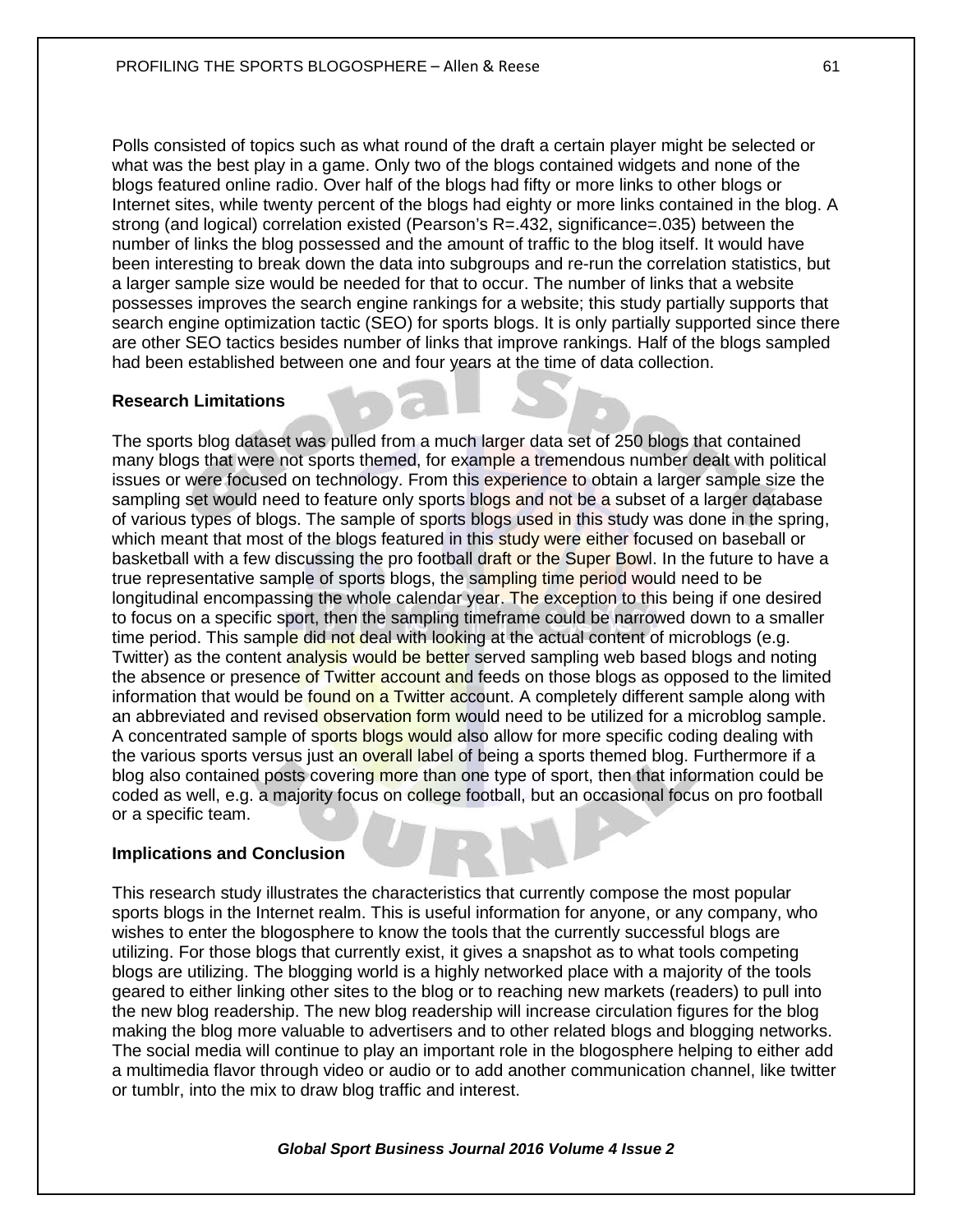Future research should examine the influence revenue generating mechanisms have on consumers likelihood to return to a site. Consumer perception studies on differences in the various methods may shed light on what causes a reader to support a blogger. It would also be helpful to investigate what mega events impact sports blogs? For example, during mega sporting events, such as the Olympics or the World Cup, do blogger posting behavior, as well as readership? Overall, like its varied fan base, the sports blogosphere is a very diverse place of opinion and tools with each blog having its own unique flavor of technology and communication to offer its audience.

## **References**

Anonymous (2007). *State of the blogosphere*. Retrieved from [http://www.technnorati.com.](http://www.technnorati.com/) Antunovic, D., & Hardin, M.0. (2013). Women bloggers: Identity and the conceptualization of sports. *New Media & Society*, *15*(8), 1374-1392.

- Bichard, S.L. (2006). Building blogs: A multi-dimensional analysis of the distribution of frames on the 2004 presidential candidate web sites. *Journalism & Mass Communication Quarterly*, *83*(2), 329- 345.
- Blood, R. (2003). *Weblogs: A history and perspective*. Retrieved from [http://rebeccablood.net/essays.](http://rebeccablood.net/essays)
- Brown, N. A., & Billings, A. C. (2013). Sports fans as crisis communicators on social media websites. *Public Relations Review*, *39*(1), 74-81.
- Clavio, G., & Eagleman, A. N. (2011). Gender and sexually suggestive images in sports blogs. *Journal of Sport Management*, *25*(4), 295-304.
- Davis, R.(2009). *Typing politics: The role of blogs in American politics.* New York City, NY: Oxford University Press USA.
- Dooley, J. A., Jones, S. C., & Iverson, D. (2014). Using web 2.0 for health promotion and social marketing efforts: Lessons learned from web 2.0 experts. *Health Marketing Quarterly*, *31*(2), 178-196.
- Editors of Perseus Books and Blood, R. (2002). *We've got blog*. New York City, NY: Perseus Books.
- Ellsworth, E. (2007). Small business blogs helps, part 2. *Business Blog Wire.* July 28, 2007.
- Gladden, J. M., Mahony, D. F., & Apostolopoulou, A. (2005). Toward a better understanding of college athletic donors: What are the primary motives? *Sport Marketing Quarterly, 14*, 18-30.
- Grau, S. L., & Folse, J. A. G. (2007). Cause-related marketing (CRM): The influence of donation proximity and message-framing cues on the less-involved consumer. *Journal of Advertising, 36*(4), 19-33.
- Hayes, A., Singer, J., & Ceppos, J. (2007). Shifting roles, enduring values: The credible journalist in the digital age. *Journal of Mass Media Ethics*, *22*(4). 262-279.
- Herring, S. & Paolillo, J. (2006). Gender and genre variations in weblogs. *Journal of Sociolinguistics*, *10*(4). 439-459.
- Hewitt, H. (2005). *Blog: Understanding the information reformation that is changing your world.* New York City, NY: Nelson Books.
- Holsti, O.R. (1969). *Content analysis for the social sciences and humanities.* Reading, MA: Addison-Wesley.
- Holzwarth, M, Janiszewski, C. & Neumann, M.M. (2006). The influence of avatars on online consumer shopping behavior. *Journal of Marketing*, *70*(October). 19-36.
- Huang, L. (2015). Trust in product review blogs: the influence of self-disclosure and popularity. *Behaviour & Information Technology, 34*(1), 33-44.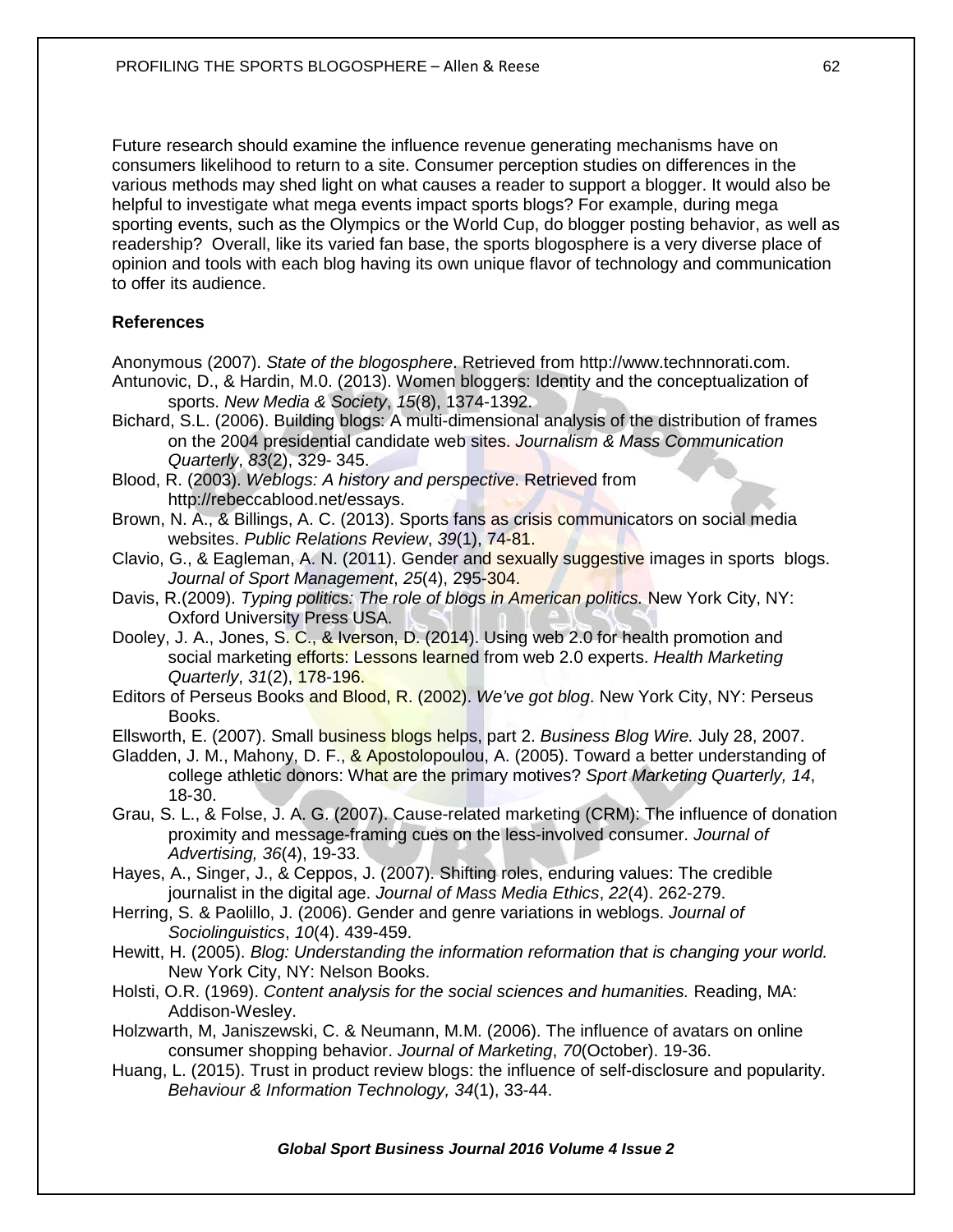- Lee, S., Hwang, T., & Lee, H.H. (2006). Corporate blogging strategies of Fortune 500 companies. *Management Decision, 44*(3). 316-334.
- Lu, L., Chang, W., & Chang, H. (2014). Consumer attitudes toward blogger's sponsored recommendations and purchase intention: The effect of sponsorship type, product type, and brand awareness. *Computers in Human Behavior,* 342, 258-266.

Macias, W. & Lewis, L.S. (2003-4). A content analysis of direct-to-consumer (DTC) prescription drug web sites. *Journal of Advertising, 32*(4). 43-56.

Mahony, D. F., Gladden, J. M., & Funk, D. C. (2003). Examining athletic donors at NCAA division I institutions. *International Sports Journal, 7*(1), 9-27.

McCarthy, B. (2013). Consuming sports media, producing sports media: An analysis of two fan sports blogospheres. *International Review for the Sociology of Sport, 48*(4), 421-434.

Merrill, K., Bryant, A., Dolan, E., & Chang, S. (2015). The male gaze and online sports punditry: Reactions to the Ines Sainz controversy on the sports blogosphere. *Journal of Sport & Social Issues*, *39*(1). 40-60.

Norman, M., Ventresca, M., Szto, C., & Darnell, S. C. (2015). Driving to the "Net": Blogs, frames, and politics in the New York Islanders' stadium saga. *Journal of Sport & Social Issues, 39*(1). 19-39.

Orlando, D. (2013). *What is the future of the sports blogging industry?*. Retrieved from [http://www.bizjournals.com/newyork/news/2013/07/11/3-companies-with-nyc-ties-that](http://www.bizjournals.com/newyork/news/2013/07/11/3-companies-with-nyc-ties-that-)have.html?page=all.

Ortiz, M. (2011). *Examining sports leagues' social media policies and offenders*. Retrieved from [http://espn.go.com/espn/page2/story/\\_/id/7026246/examining-sports-leagues-social](http://espn.go.com/espn/page2/story/_/id/7026246/examining-sports-leagues-social-%09%09media-policies-%20%09offenders)[media-policies-offenders.](http://espn.go.com/espn/page2/story/_/id/7026246/examining-sports-leagues-social-%09%09media-policies-%20%09offenders)

Palser, B. (2002). Journalistic blogging. *American Journalism Review, 24*(6), 58.

Pan, B., McLaurin, T. & Crotts, J.C. (2007). Travel blogs and implications for destination marketing. *Journal of Travel Research, 46*(1). 35-45.

Peters, E., Västfjäll, D., Slovic, P., Mertz, C., Mazzocco, K., & Dickert, S. (2006). Numeracy and decision making. *Psychological Science (Wiley-Blackwell)*, *17*(5), 407-413.

Pierro, T. (2007). Local blogs offer variety of outlooks on life. *Charleston Gazette (West Virginia).* July 28, 2007. P3J.

Price, J., Farrington, N., & Hall, L. (2013). Changing the game? The impact of Twitter on relationships between football clubs, supporters and the sports media. *Soccer & Society, 14*(4). 446-461.

Rainie, L. (2005). *The state of blogging: January 2005*. Pew Internet and American Life Project, Washington, DC.

Rainie, L., Fox, S., & Fallows, D. (2003). *The internet and the Iraq War*. Pew Internet and American Life Project, Washington, DC.

Schoroeder, J. (2006). Blogging at work- should you?. *Public Relations Tactics, 13*(6). 4.

Siapera, E. (2008). The political subject of blogs. *Information Polity, 13*, 51-63.

Sifry, D. (2006).*State of the blogosphere, February 2006 Part 1: On Blogosphere Growth*, Retrieved from [http://technorati.com/weblogs/2006/02/81.html.](http://technorati.com/weblogs/2006/02/81.html)

Singh, R.P. & Singh, L.O. (2008). Blogs: Emerging knowledge management tools for marketers to enhance marketing efforts. *Journal of Internet Commerce, 7*(4), 470-484.

Trammell, K.D. (2006). Blog offensive: An exploratory analysis of attacks published on campaign 'blog posts from a political public relations perspective. *Public Relations Review, 32*(4), 402-406.

Tsiotsou, R. (2007). An empirically based typology of intercollegiate athletic donors: High and low motivation scenarios. *Journal of Targeting, Measurement & Analysis for Marketing*, 1*5*(2), 79-92.